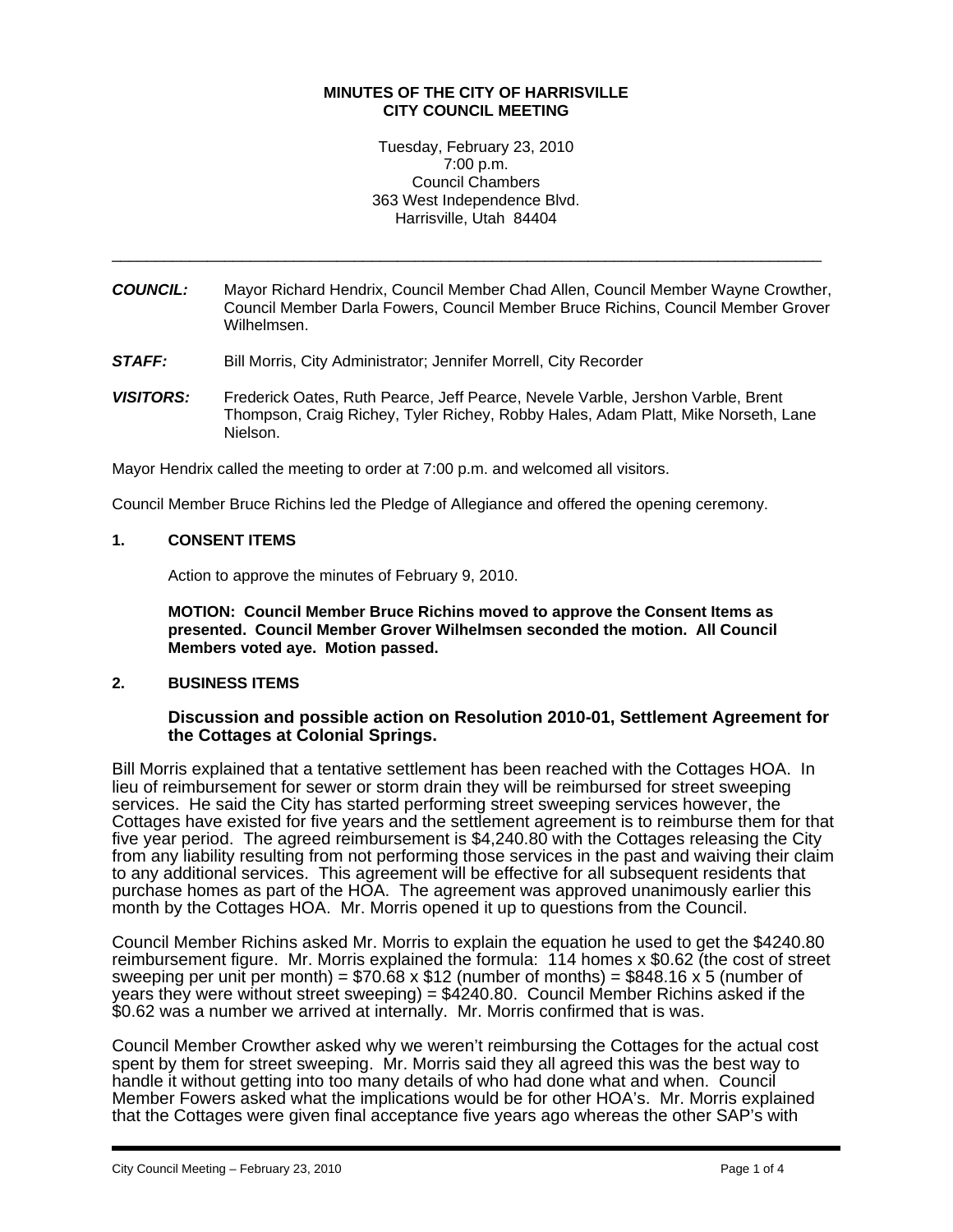HOA's are still under construction. He said they are all being provided with street sweeping now. He reiterated that the Cottages have accepted this settlement which the City came up with to reimburse them for the five years they did not receive street sweeping services and he is asking the Council to formalize it tonight.

Council Member Wilhelmsen asked if the City had committed to sweep their streets and then failed to do it. Mr. Morris said no commitment was made before last November when this issue was brought before the Council. Council Member Wilhelmsen asked if they had purchased street sweeping services from the City. Mr. Morris said the Cottages paid the \$3 a month for street sweeping for the past five years but never received the service until this year. He also talked about the benefit of this service in keeping the storm drains clear. He said in addition to the reimbursement they have asked for an annual inspection of the main storm water outfall and a report of any problems. This is the area where it goes from the private line to the public line. In addition, the City has informally offered to help them coordinate bids for their chip and seal so they can get the same prices. This is more of an internal agreement and not part of the settlement agreement.

Council Member Allen asked if we are opening ourselves up to others who don't have curb and gutter and will want a rebate. Mr. Morris said other residents could come in and ask for a rebate but the Council could turn them down just as they have turned down the Cottages on doing a perpetual rebate into the future. Mr. Morris said this settlement agreement is only for street sweeping. Council Member Allen expressed concern for the amount of the reimbursement. He feels if the Cottages did perform street sweeping they should only be paid for the amount they spent. If they did not perform any street sweeping then it will cause a problem for the City later on. Mayor Hendrix clarified that everyone in the City pays the same storm water utility fee regardless of whether they have curb and gutter and they all receive street sweeping services. He said the Cottages paid the fee but did not receive those services but rather went out on their own to contract for those service. Mr. Morris said our intent was to bring them whole for what they would have had if the City had provided them this service.

Council Member Wilhelmsen asked if the reimbursement is essentially for services that were not rendered. He also asked if there were any other HOA's that we were rendering this same service to and if they had been given final acceptance. Mr. Morris explained that we don't know of any other functioning HOA's that have received final acceptance. Mr. Morris clarified that final acceptance is when the City agrees to take over and maintain things from here on out. Council Member Allen discussed his concern about those who pay the same utility fees but don't have curb and gutter and will want to be reimbursed because they don't get the same service.

Council Member Crowther said the storm water fees help keep the water flowing into our system clean and benefits the whole community. He would like to see the reimbursement amount of \$4,240 changed to show what was actually spent on street sweeping. He is questioning whether they actually swept their streets and feels we should only pay them what they spent. He said if the amount they spent is more than the \$4,240 then we should pay them more.

Council Member Wilhelmsen asked what happens when something goes wrong in developments that haven't been given final acceptance, i.e. the storm water backs up. Mr. Morris explained the developer pays the costs outright or the City pays the cost using money from the developer's contingency fund. He said when they are given final acceptance we are saying that everything is in good working order. Council Member Wilhelmsen asked how we came up with the \$0.62 in the reimbursement formula. Mayor Hendrix explained that they looked at the amount of road in the Cottages and the cost to the city for street sweeping.

Council Member Crowther made a motion to accept Resolution 2010-01, a resolution of Harrisville City, Weber County, Utah, adopting the attached settlement agreement between the City and the Home Owners' Association for the Cottages at Colonial Springs with amendment of the date from 2009 to 2010, correction of City Council name Tait to Allen, adding Exhibit A to title of agreement, and an amendment on the agreement portion, Item D, changing the amount to pay the HOA what they have spent in the last five years. Mayor Hendrix confirmed that Council Member Crowther is suggesting rewording the settlement agreement. Council Member Crowther said yes. Council Member Wilhelmsen asked how the City would get the information

i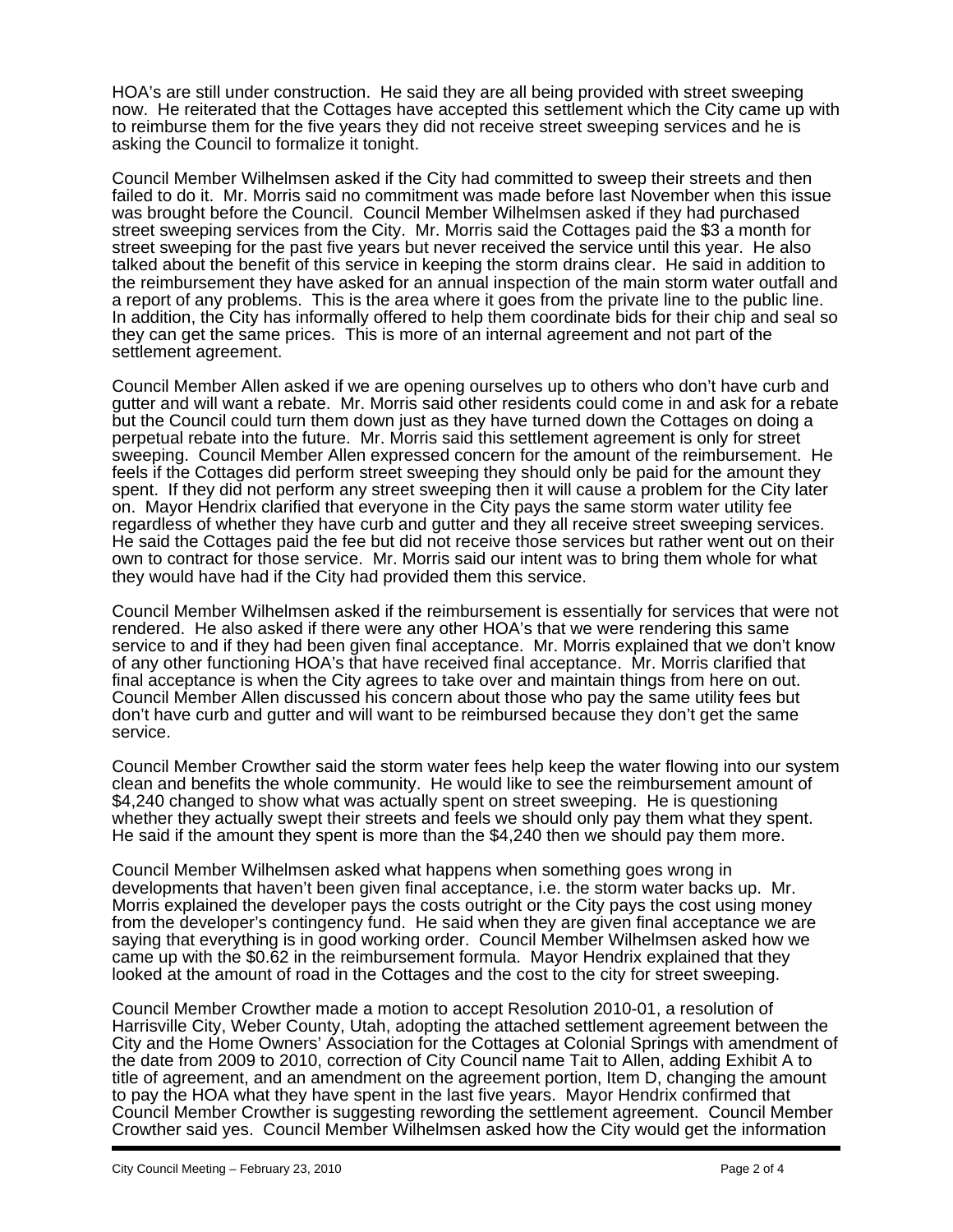on what the Cottages spent. The Council asked Fred Oates who was in attendance in the audience. Mr. Oates said they have swept the streets twice a year for the past five years. Council Member Crowther said he thinks this motion is fair to the Cottages and fair to the City. Council Member Allen seconded the motion. Council Member Crowther asked to reword the last part of the motion to say, pay to the HOA the cost incurred for street sweeping for the last five years by submitting receipts of quotes of what it cost them for street sweeping. Council Member Allen confirmed that he still wanted to second it. Roll call vote. Council Members Crowther and Allen voted yes. Council Members Wilhelmsen, Richins, and Fowers all voted no. The motion did not pass.

Council Member Richins stated the Cottages paid the tax regardless of whether their streets were swept. He feels if the City received the money and we owe them there should be no question. Council Member Wilhelmsen said hypothetically the Cottages could have paid more for their street sweeping than the amount the City is agreeing to in the settlement which could increase the cost. He also stated that if the Cottages paid the money and these services were not provided, this is a simple way to reimburse them even if their costs are unknown. Council Member Fowers said she is concerned they don't know the exact figure for what the Cottages spent on street sweeping. Mr. Morris replied that he never asked them for that figure when they appeared before the Council in November. He said we came up with this amount and they agreed to it. Council Member Fowers is concerned that it was not brought back to the Council before it got to this point so they could have all been in agreement prior to this. Council Member Wilhelmsen asked how often City streets are swept. Mr. Morris said they get swept twice a year or more often as needed. There was some general discussion about where the \$0.62 in the formula came from and the Council was reminded that it came from City Engineer Kent Jones.

Council Member Crowther motioned to table this issue and review the minutes from the meeting in December. Council Member Allen asked if the motion could include a request for the HOA to provide receipts. Council Member Wilhelmsen disagreed stating this has nothing to do with what they paid because the Cottages paid the City and the City did not provide the service. Council Member Allen thinks this will cause citizens without curb and gutter to want repayment. Council Member Crowther said everybody benefits from street sweeping and pays the same regardless of how much frontage they have. He would like to see what was said at the City Council meeting in December and what we potentially promised them. He said if there were no promises made then the City should have them provide receipts for what was spent and reimburse them based on their costs.

Bill Morris read the minutes from the December 8, 2009 City Council meeting, agenda item 1.

Council Member Crowther retracted his motion based on the Council minutes read by Mr. Morris which stated the Council and the Cottages agreed to a five year settlement and future street sweeping. Council Member Fowers said she would still like to know what the \$0.62 represents. Mayor Hendrix and Mr. Morris referred everyone to the letter from City Engineer Kent Jones dated October 21, 2009 showing their formula for the \$0.62. Council Member Crowther asked to put his motion to table this issue back out there. Council Member Allen seconded the motion. Council Member Wilhelmsen asked what the purpose of this motion was. Council Member Fowers said it would give the Council two weeks to think about it.

Council Member Wilhelmsen and Richins felt that waiting two weeks would cost the City more money and would not change anything. Mayor Hendrix said we could make a request to ask for the receipts from the last five years. Council Member Fowers asked about the \$0.62 and how that figure was reached. Mr. Morris reiterated that the \$0.62 came from the Kent Jones letter and he proposed it to the Cottages asking them to present the proposal to their board.

Council Member Allen asked if the motion could be rephrased to accept the settlement agreement up to a maximum amount. He said if the receipts are less then we should pay them less. Mr. Morris asked the Council to consider that the Cottages could submit receipts which include administrative and planning costs. Council Member Allen stated he had no problem with reimbursing them for what they did but has a problem with the \$4,240. Council Member Richins restated his feeling that the amount doesn't matter because we have their money and we owe them. Mayor Hendrix reiterated that the settlement was based on the cost for the City to perform street sweeping twice a year and said his concern was not what it cost them to perform

i